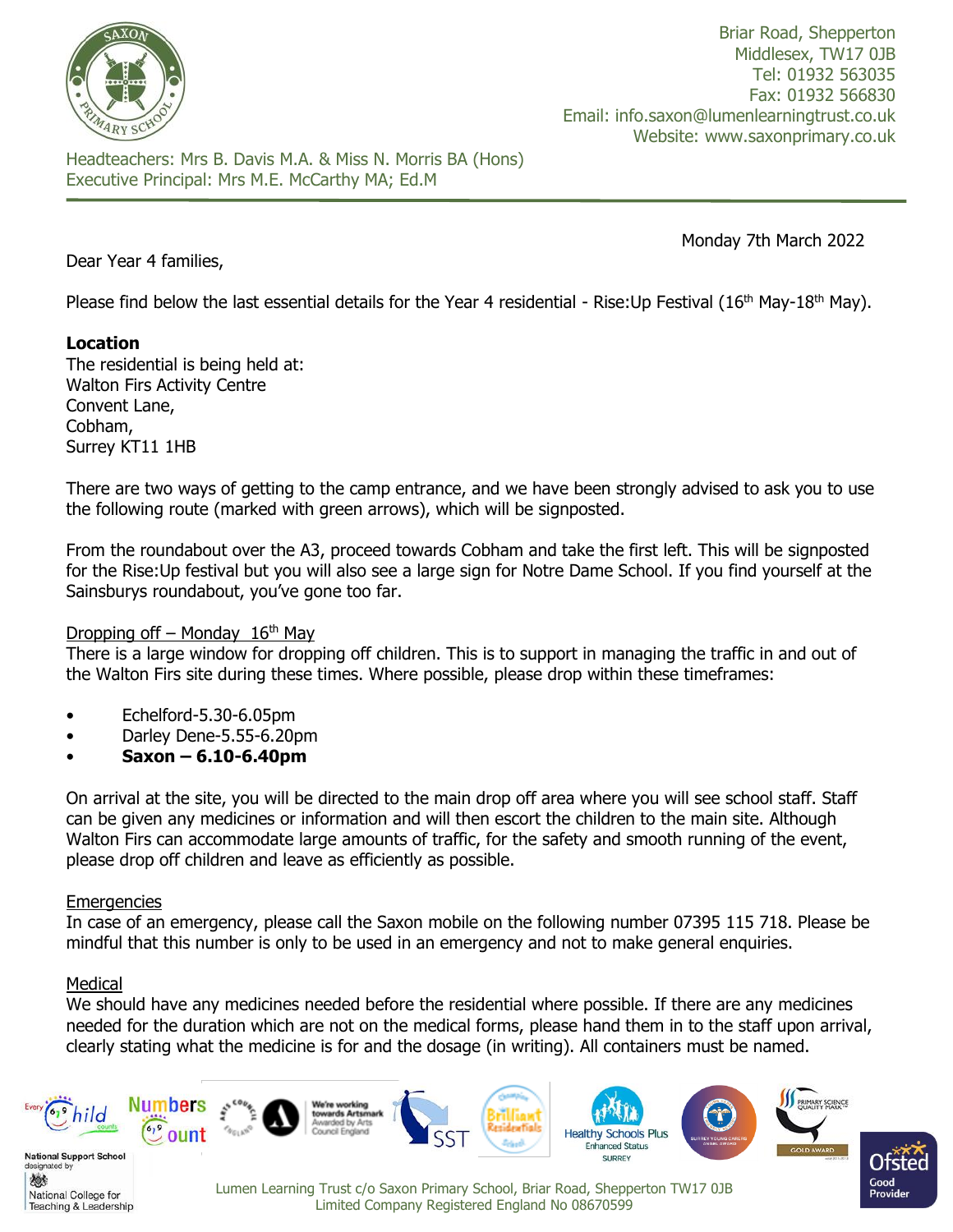### Collection – Wednesday  $18<sup>th</sup>$  May

Children can be collected between the following times. Where possible, please collect within these timeframes:

- Echelford  $-2.15-2.50$ pm
- Darley Dene  $2.40 3.05$ pm
- **Saxon – 2.55-3.25pm**

Please park sensitively to others. The children will be with Saxon staff near the carpark ready for collection. If it has been a wet residential, we would advise bringing a plastic bag for any damp items.

## Kit list

What to bring:

- 2 sets of comfortable and practical clothing including:
	- o T-shirts and long-sleeved tops
	- o Fleeces/sweatshirts/hoodies
	- o Shorts/long trousers/leggings (jeans not advised)
	- $\circ$  Please ensure your child has clothes to suit a range of weather conditions
- 4 sets of underwear and additional spares if required
- 4 pairs of socks and additional spares if required
- Waterproof jacket (eg. cagoule or anorak)
- 1 pair of sensible activity shoes (eg. trainers) plus a spare pair
- Wellington boots/waterproof shoes
- 1 set of warm nightclothes and spares if required
- 1 towel, shampoo, shower gel/soap, toothbrush & toothpaste
- 1 pair of flip flops
- Bin bag for dirty clothes
- Carrier bags for dirty shoes
- Sleeping bag, roll mat (optional) and pillow
- Torch
- Pen/pencil, reading book and 1 small cuddly toy (optional)
- Water bottle (labelled) the children will be able to refill this as and when necessary
- Sun cream and a sun hat
- Fancy dress or disco outfit for the 'silent disco'  $-$  please ensure it is age-appropriate
- Children may bring a disposable camera if they wish, but are expected to take care of it themselves.

What not to bring:

- Mobile phones or electronic games/devices
- Jewellery
- Precious or expensive items
- Additional food or sweets
- Spending money

Please be mindful when packing that the items are likely to get muddy; we would therefore advise that 'best clothes' are left at home. Additionally, your child MUST be able to carry their own bag and belongings.

We would recommend that you help the children pack their bags. In the past, adults have bought new items for trips, which the children haven't recognised when packing at the end of the trip.